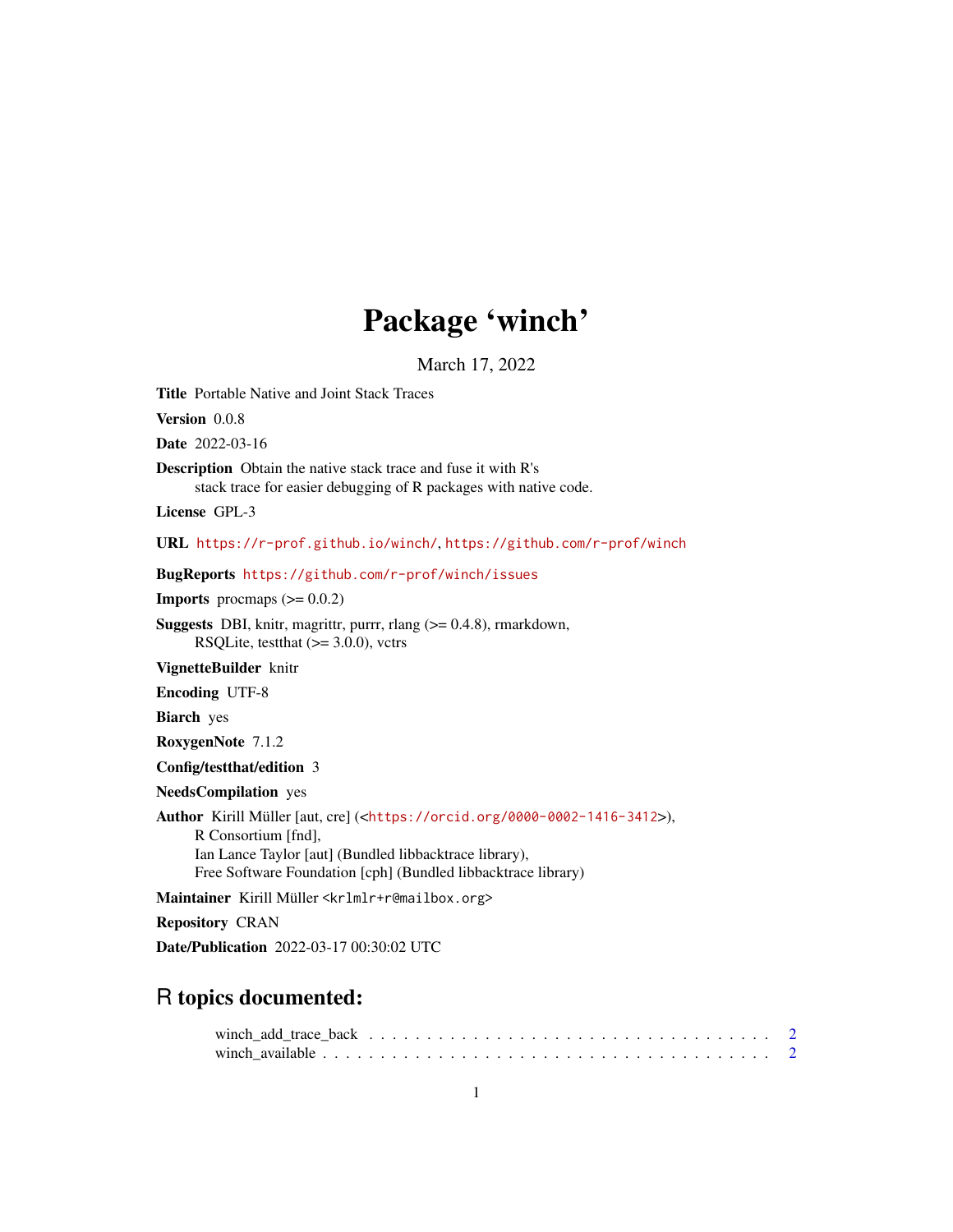<span id="page-1-0"></span>

| Index |  |  |  |  |  |  |  |  |  |  |  |  |  |  |  |
|-------|--|--|--|--|--|--|--|--|--|--|--|--|--|--|--|

winch\_add\_trace\_back *Enrich an rlang traceback with details on native calls*

#### Description

This function uses the native stack trace returned from [winch\\_trace\\_back\(\)](#page-4-1) to add details on native function calls to an rlang traceback object. It is intended to be called by rlang.

#### Usage

```
winch_add_trace_back(trace = rlang::trace_back(bottom = parent.frame()))
```
#### Arguments

trace An rlang traceback as returned by [rlang::trace\\_back\(\)](#page-0-0).

#### Examples

```
foo <- function() {
  winch_call(bar)
}
bar <- function() {
  trace <- rlang::trace_back()
  winch_add_trace_back(trace)
}
foo()
```
winch\_available *Are native tracebacks available?*

#### Description

Returns TRUE if [winch\\_trace\\_back\(\)](#page-4-1) is supported on this platform.

#### Usage

winch\_available()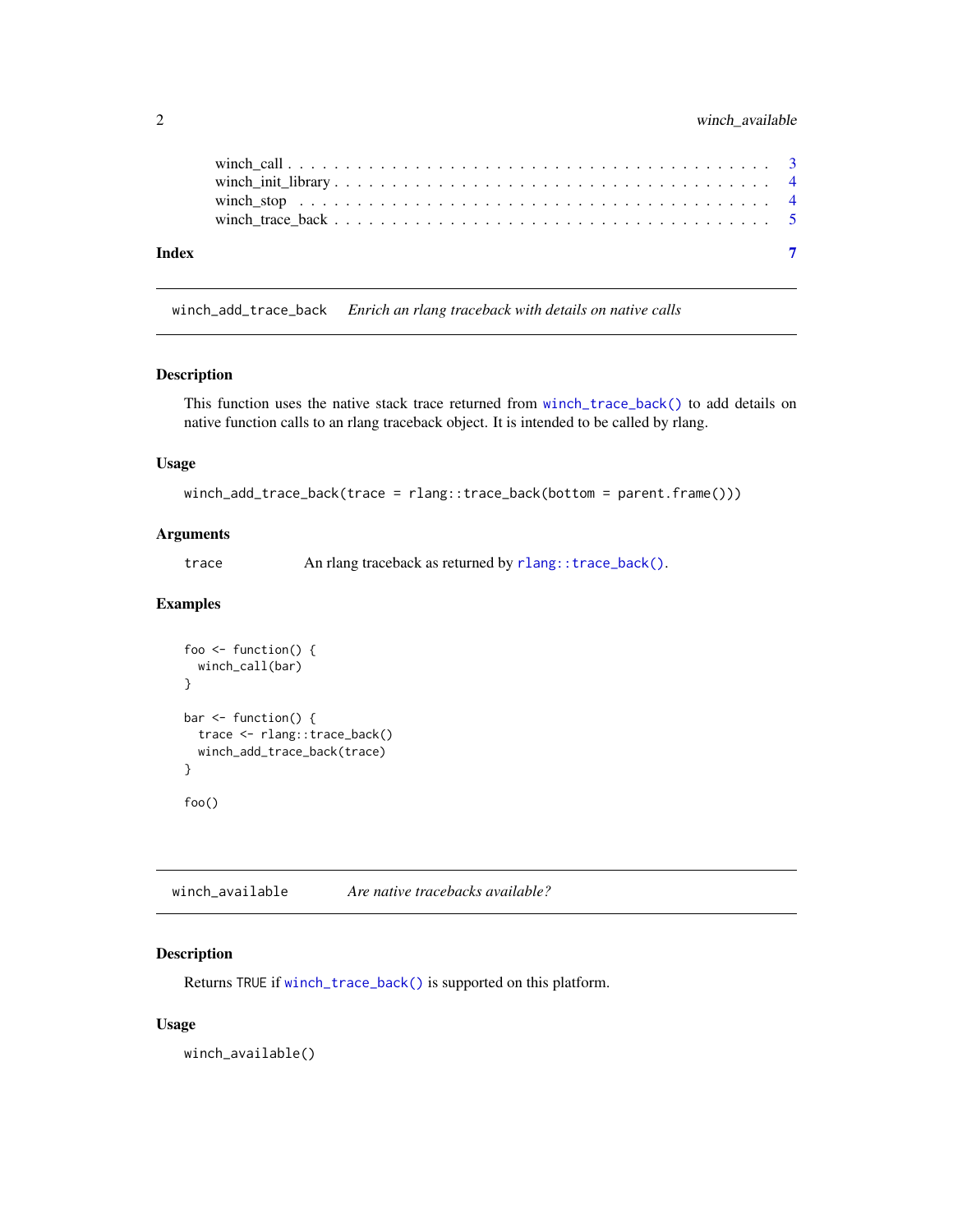#### <span id="page-2-0"></span>winch\_call 3

#### Value

A scalar logical.

# Examples

winch\_available()

<span id="page-2-1"></span>winch\_call *Call an R function from native code*

#### Description

Primarily intended for testing.

#### Usage

winch\_call(fun, env = parent.frame())

## Arguments

| fun | A function callable without arguments.                  |
|-----|---------------------------------------------------------|
| env | The environment in which to evaluate the function call. |

#### Value

The return value of fun().

#### See Also

[winch\\_stop\(\)](#page-3-1)

#### Examples

```
foo <- function() {
  winch_call(bar)
}
bar <- function() {
  writeLines("Hi!")
}
foo()
```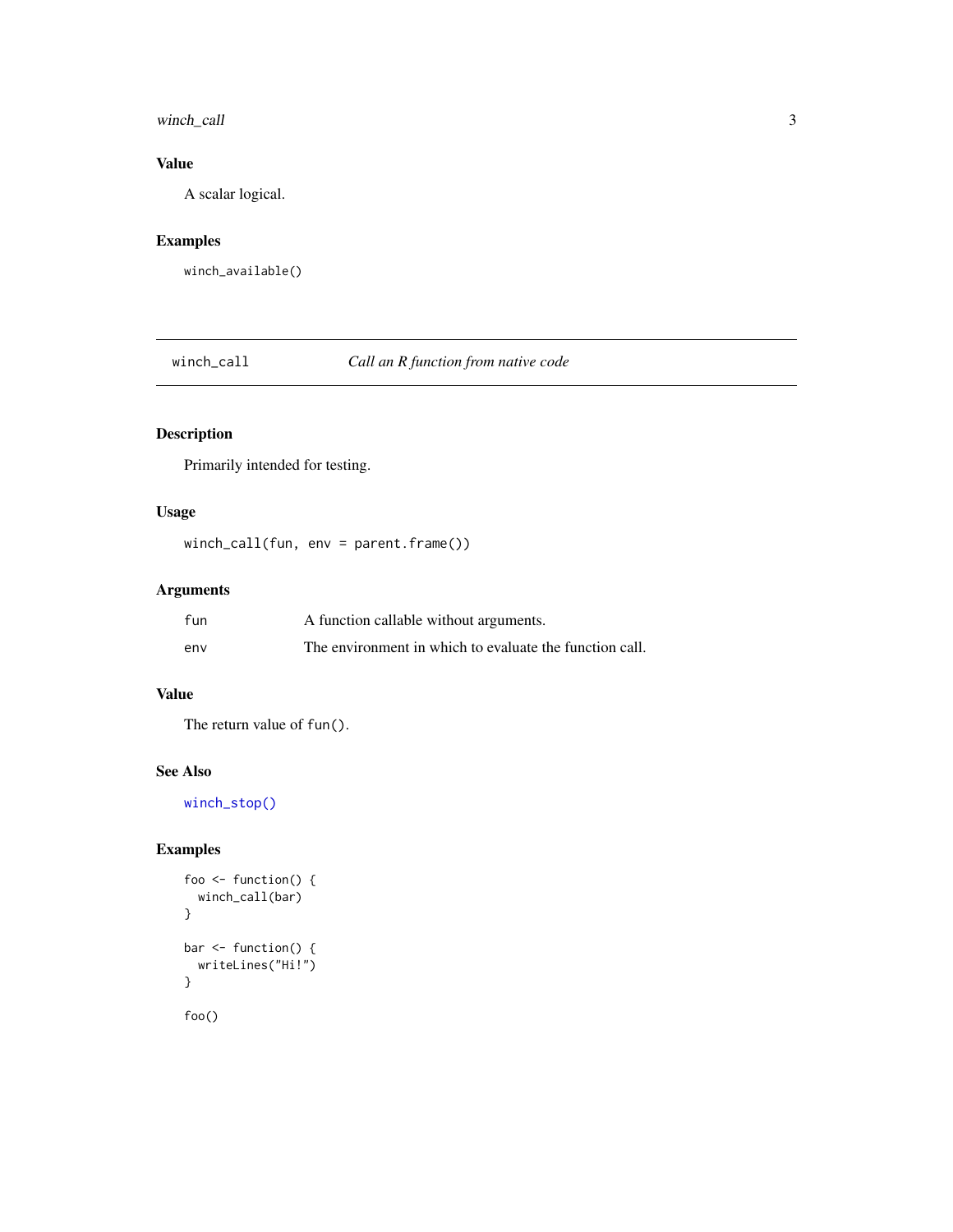<span id="page-3-2"></span><span id="page-3-0"></span>winch\_init\_library *Set library to collect symbols for native stack traces*

#### Description

On Windows, function names in native stack traces can be obtained for only one library at a time. Call this function to set the library for which to obtain symbols.

#### Usage

```
winch_init_library(path = NULL, force = FALSE)
```
#### Arguments

| path  | Path to the DLL.                                                          |
|-------|---------------------------------------------------------------------------|
| force | Reinitialize even if the path to the DLL is unchanged from the last call. |

#### Value

This function is called for its side effects.

#### See Also

[winch\\_call\(\)](#page-2-1)

#### Examples

winch\_init\_library(getLoadedDLLs()[["rlang"]][["path"]])

<span id="page-3-1"></span>winch\_stop *Raise an error from native code*

#### Description

Primarily intended for testing.

#### Usage

winch\_stop(message)

#### Arguments

message The error message.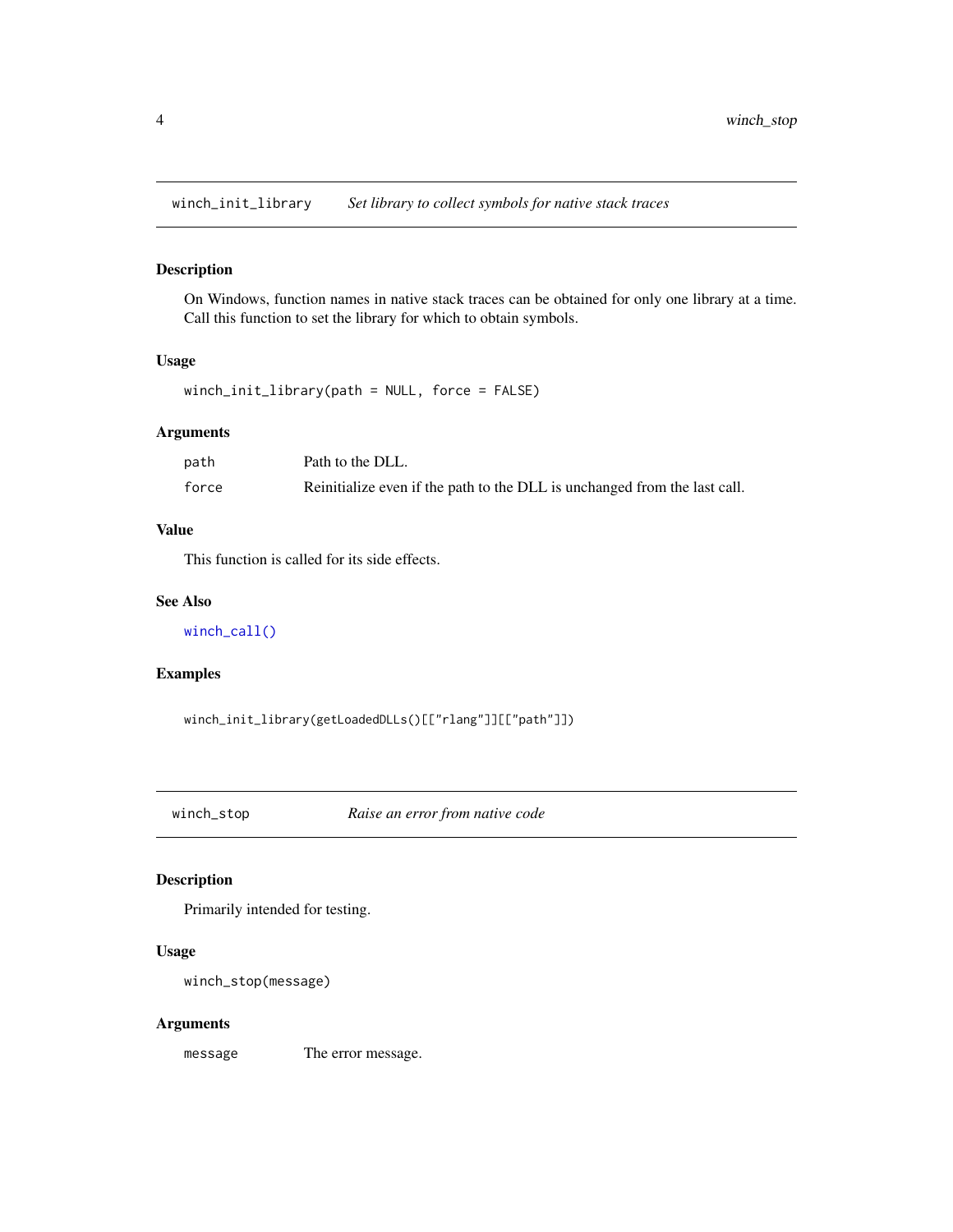<span id="page-4-0"></span>winch\_trace\_back 5

#### Value

This function throws an error and does not return.

## See Also

[winch\\_call\(\)](#page-2-1)

#### Examples

try(winch\_stop("Test"))

<span id="page-4-1"></span>winch\_trace\_back *Native stack trace*

#### Description

This function returns the native stack trace as a data frame. Each native stack frame corresponds to one row in the returned data frame. Deep function calls come first, the last row corresponds to the running process's entry point.

#### Usage

winch\_trace\_back()

#### Details

On Windows, call [winch\\_init\\_library\(\)](#page-3-2) to return function names for a specific package.

#### Value

A data frame with the columns:

- func: function name
- ip: instruction pointer
- pathname: path to shared library

#### See Also

[sys.calls\(\)](#page-0-0) for the R equivalent.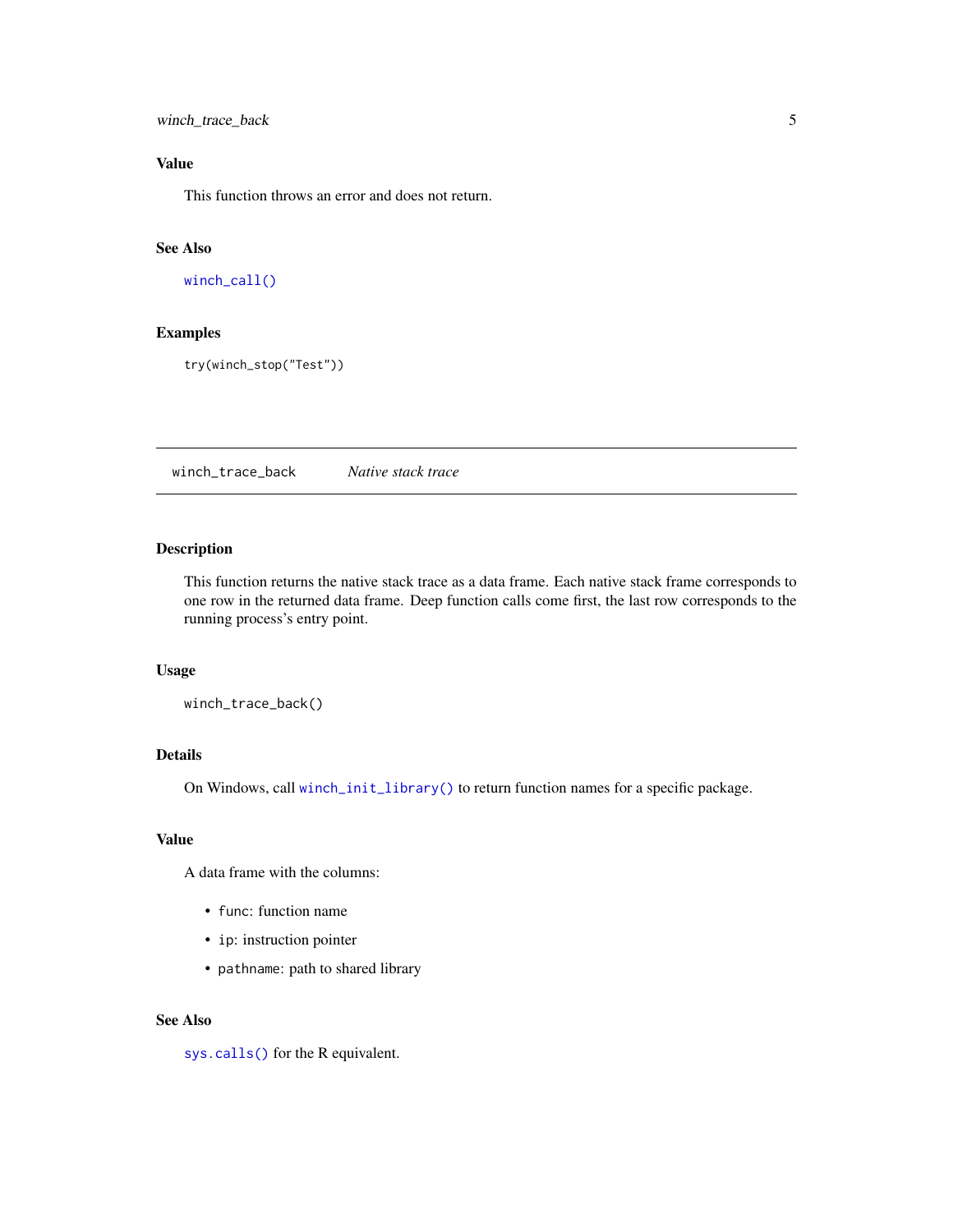# Examples

```
winch_trace_back()
foo <- function() {
  winch_call(bar)
}
bar <- function() {
  winch_trace_back()
}
```
foo()